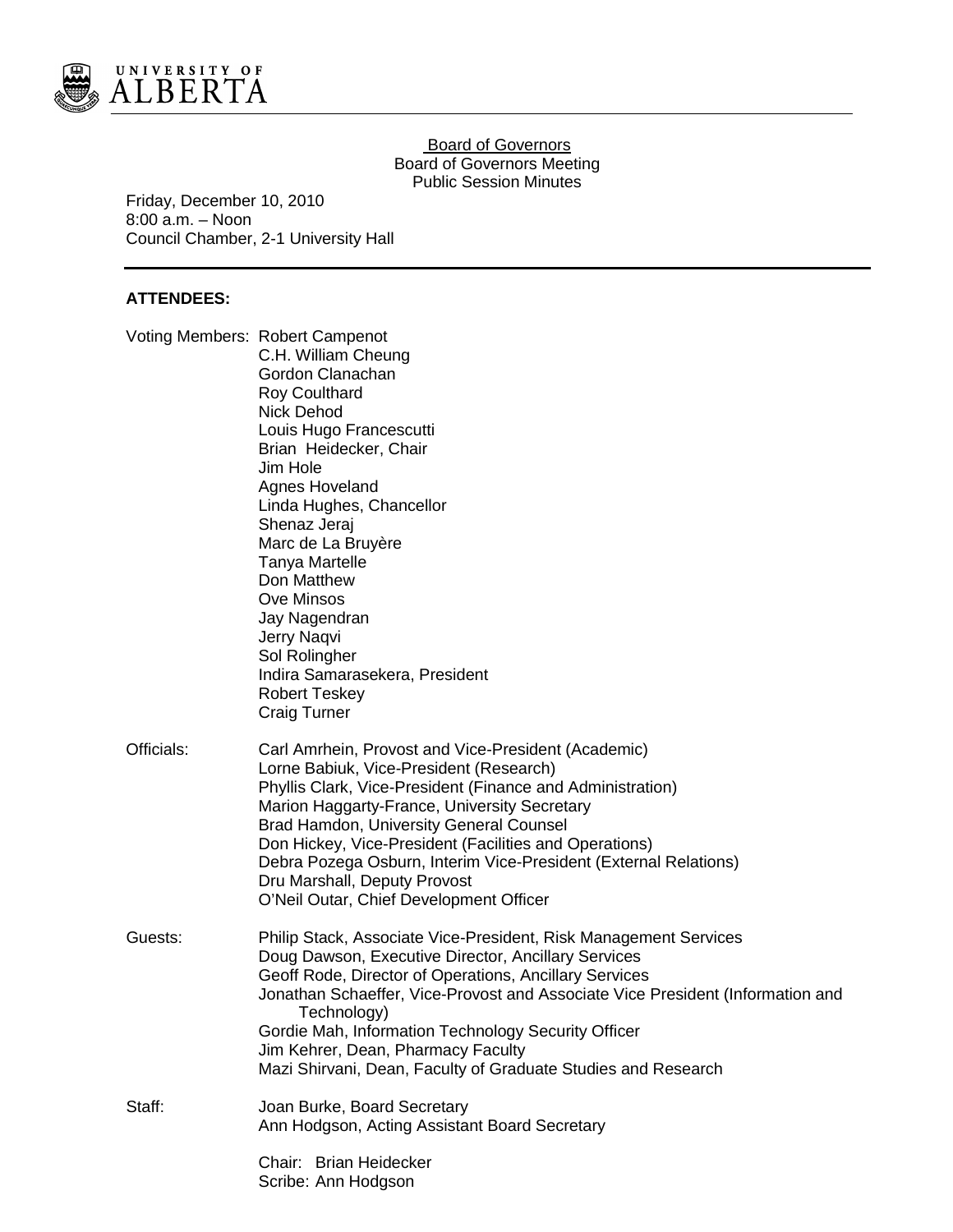## **OPENING SESSION**

## **1. Chair's Session**

## 1.1 Call to Order and Confirmation of Quorum

The Board Secretary, Ms. Burke, confirmed that the attendance constituted quorum. The Board Chair called the meeting to order at 8:05 a.m.

## 1.2 Approval of Public Session Agenda

### **Motion:** Coulthard/Cheung

THAT the Board of Governors approve the Open Session Agenda, as circulated.

**CARRIED**

## 1.3 Conflict of Interest – Opportunity for Declaration Related to the Agenda

The Board Chair made note of the following:

- o The University of Alberta has policy and procedure in place for Conflict of Interest and Conflict of Commitment, and Board members make annual disclosures.
- o In addition, Board members must declare any conflict related to the Board Agenda of each meeting and, in the event of such conflict, absent themselves from the discussion and voting on the item.
- o The *Post-Secondary Learning Act,* Section 16(5) states that: *The members of the board must act in the best interests of the university.*

The Board Chair invited members to declare conflicts of interest related to the Open Session Agenda of the meeting. He observed no declarations and declared that the question was duly asked and answered.

### 1.4 Chair's Remarks

The Board Chair welcomed Board members, guests and members of public, and noted the full representation of Board membership in attendance. The Chair shared positive comments about the Board of Governors Christmas Dinner, held on December 9, 2011 at the Conference Centre in Lister Centre, and thanked all dinner guests for their attendance and the University Governance staff for their organizing efforts.

### 2. Report of the President

The President's written report appears as **Appendix A** to these Minutes. In addition to her written report, the President also included verbal updates on:

- o University of Alberta (U of A) Alumni Edwin and Ruth Mattheis have donated their 12,300-acre ranch to the University of Alberta, to be named the *University of Alberta Rangelands Research Institute*. A Mattheis Chair in Rangeland Ecology and Management will be established.
- o Former U of A student, and current University of Calgary, Faculty of Medicine student Braden O'Neill, has been chosen to receive a Rhodes Scholarship for study at the University of Oxford, in Oxford, England.
- o Faculty of Business Assistant Professor, Dr. Roy Suddaby, has been appointed the Editor of the *Academy of Management Review (AMR)*, the world's premier journal in management. His appointment as editor takes effect July 1, 2011.
- o The Royal Society of Canada commissioned an Expert Panel, consisting of Canadian scientists, with a mandate to review and assess available evidence bearing on the issues around the development of the oil sands of northern Alberta and to identify knowledge gaps in order to provide Canadians with a scientific perspective in a summary report. On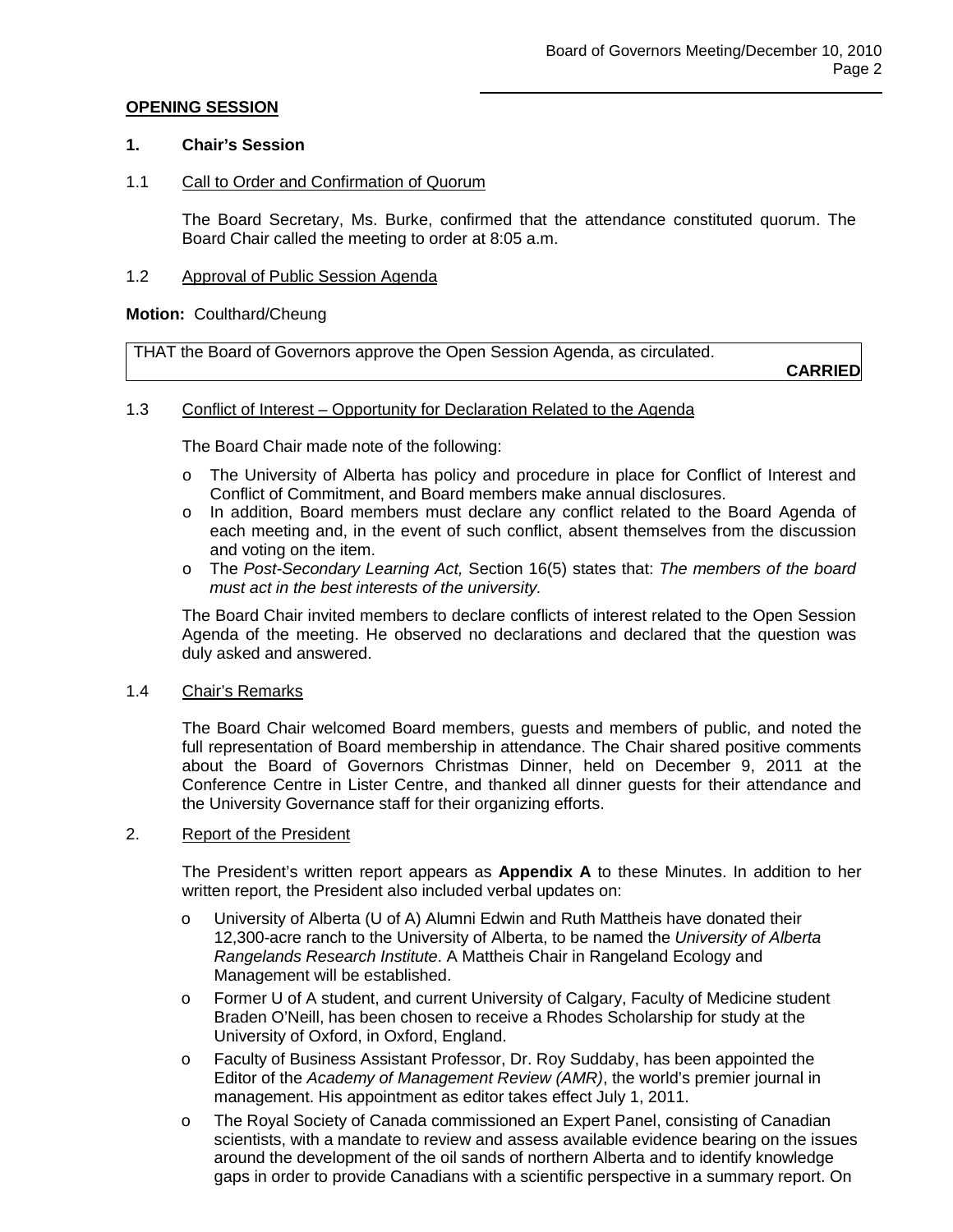December 15, 2010, the Expert Panel will release its report at a press conference in Edmonton, Alberta.

- o U of A alumnus, Dr. Glenn Feltham, is the new President of the Northern Alberta Institute of Technology (NAIT). Dr. Feltham is currently the Dean of the School of Business at the University of Manitoba.
- o Her trip to India to promote University of Alberta initiatives, international engagement; and connection with a broad scope of audiences; from top high students to government officials. In Mumbai, India, she delivered a speech for the Asia Society, entitled *"Why Canada Now? Partnering with India through Higher Education-Corporate Linkages'*.

# **3. Approval of Public Session Minutes**

## 3.1 Approval of the Public Session Minutes of October 15, 2010

## **Motion:** Teskey/Turner

THAT the Board of Governors adopt the Open Session Minutes of its meeting on October 15, 2010. **CARRIED**

# **ACTION ITEMS**

## **4. Report of the Finance and Property Committee**

### 4.1 University of Alberta 2011 - 2012 Tuition Fee Proposal

Presenters: Carl Amrhein, Provost and Vice-President (Academic); Phyllis Clark, Vice-President (Finance and Administration); Philip Stack, Associate Vice-President, Risk Management Services; Roy Coulthard, President, Graduate Students' Union; and Nick Dehod, President, Students' Union

Agenda documentation is attached to these Minutes as **Appendix B**.

Mr. Gordon Clanachan, Chair of the Finance and Property Committee, introduced the item and reviewed the proposed motion.

With the aid of a PowerPoint presentation (attached to these minutes as **Appendix C**), Dr. Amrhein and Ms. Clark outlined the Administration's tuition fee proposal and provided a thorough review of the consultative process undertaken in development of the proposal, the University's current budget situation, tuition considerations, and comparisons.

Mr. Coulthard, President, Graduate Students' Association (GSA), thanked the Board for an opportunity to respond on behalf of the Graduate Students' Association, and noted that the GSA has worked closely with the Administration, the Students' Union and the Board of Governors in this regard. Mr. Coulthard advised that although the GSA does not broadly support tuition increases, on a conceptual basis, the CPI increase is reasonable. He expressed GSA's concern regarding the financial load being carried by graduate students, and the burden of student loans following graduation and emphasized the necessity to convey to the government and citizens of Alberta the requirement for long-term sustainable funding.

Mr. Nick Dehod, President, Students' Union, expressed his appreciation to the Administration for the thorough consultation process throughout the proposal development. He commented that although this proposal was one of the lowest increases in recent years, he will be voting against the fee increases. He noted that student debt loads was important to consider, noting that increases to the cost of the quality of the experience of the student change the way in which students are able to interact within the University. He emphasized the necessity of long-term sustainable funding for post-secondary education and the commitment of the Students' Union to working with the Administration to advocate for this goal.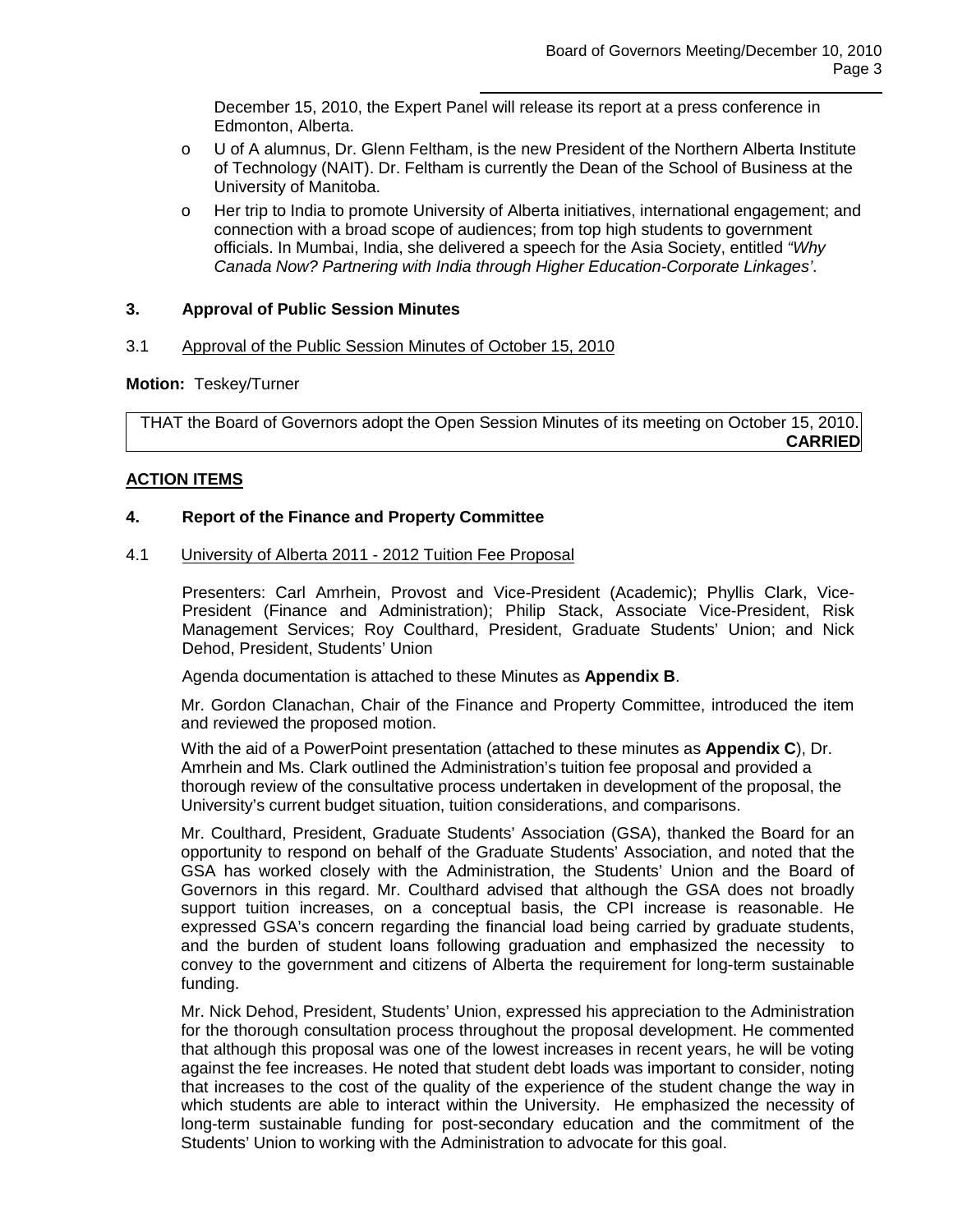Dr. Amrhein, Ms. Clark, Mr. Coulthard and Mr. Dehod responded to Committee questions regarding options to help with the current University budget scenario and funding strategies, including continued government-lobbying.

# **Motion:** Clanachan/Teskey

THAT the Board of Governors, on the recommendation of the Board Finance and Property Committee, approve a proposal from the University Administration for a general tuition fee increase of 0.35% effective September 1, 2011, as illustrated in the table below.

|                                                    |             |                 | Change  |       |
|----------------------------------------------------|-------------|-----------------|---------|-------|
| <b>General Tuition Fee Proposal <sup>a</sup></b>   | 2010-11     | $2011 - 12^{b}$ | $($ \$) | (%)   |
| <b>Domestic Undergraduate (Arts and Science)</b>   | \$5,176.80  | \$5,194.80      | \$18.00 | 0.35% |
| International Undergraduate (Base)                 | \$5,176.80  | \$5,194.80      | \$18.00 | 0.35% |
| International undergraduate (Differential)         | \$12,818.40 | \$12,862.80     | \$44.40 | 0.35% |
| <b>Total International Undergraduate</b>           | \$17,995.20 | \$18,057.60     | \$62.40 | 0.35% |
| <b>Domestic Graduate</b>                           | \$3,643.20  | \$3,655.44      | \$12.24 | 0.34% |
| International Graduate (Base)                      | \$3,643.20  | \$3,655.44      | \$12.24 | 0.34% |
| International Graduate (Differential)              | \$3,643.20  | \$3,655.44      | \$12.24 | 0.34% |
| <b>Total International Graduate</b>                | \$7,286.40  | \$7,310.88      | \$24.48 | 0.34% |
| <b>Graduate Thesis Only</b>                        | \$2,271.92  | \$2,279.84      | \$7.92  | 0.35% |
| International Graduate, Thesis Only (Base)         | \$2,271.92  | \$2,279.84      | \$7.92  | 0.35% |
| International Graduate, Thesis Only (Differential) | \$2,271.92  | \$2,279.84      | \$7.92  | 0.35% |
| <b>Total International Graduate, Thesis Only</b>   | \$4,543.84  | \$4,559.68      | \$15.84 | 0.35% |

*(a) Graduate fee proposals apply only to existing students that continue their current program of study in 2011-12.*

*(b) Figures may be rounded downwards at fee index level for administrative purposes, thus lowering the effective year over year percentage increase below 0.35 percent.*

**CARRIED**

Mr. R. Coulthard abstained from the vote. Mr. N. Dehod opposed the motion.

# 4.2 University of Alberta 2011 - 2012 Program/Course Differential Fee Proposal

Presenters: Carl Amrhein, Provost and Vice-President (Academic); and Phyllis Clark, Vice-President (Finance and Administration)

Agenda documentation is attached to these Minutes as **Appendix D**.

Mr. Gordon Clanachan, Chair of the Finance and Property Committee, introduced the item and reviewed the proposed motion with the members.

# **Motion:** Clanachan/Rolingher

THAT the Board of Governors, on the recommendation of the Board Finance and Property Committee, approve a proposal from the University Administration for an increase to program and course differential fees of 0.35%, effective September 1, 2011 for:

b. Faculty of Business, Master of Business Administration (MBA) program; and

a. Faculty of Law, Bachelor of Laws (LLB) program;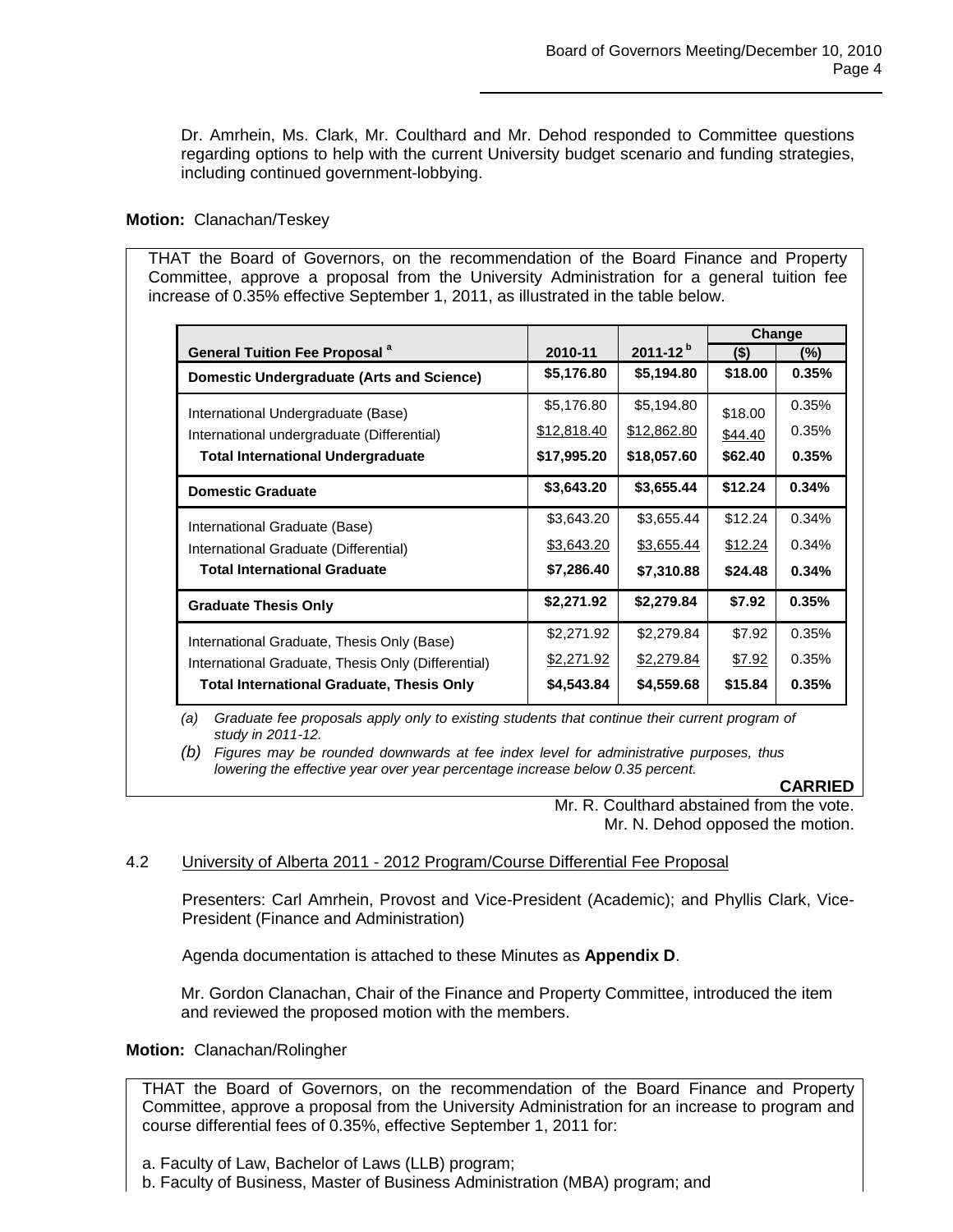c. Faculty of Medicine & Dentistry, Doctor of Medicine (MD) program.

as set out in the table below:

| <b>Program and Course</b>              |            |            | Change  |       |
|----------------------------------------|------------|------------|---------|-------|
| Differential Fee Proposal <sup>a</sup> | 2010-11    | 2011-12    | (\$)    | (%)   |
| LLB Program                            | \$4,420.84 | \$4,436.28 | \$15.44 | 0.35% |
|                                        | \$581.64   | \$583.66   | \$2.02  | 0.35% |
| <b>MBA Program</b>                     |            |            | per     |       |
|                                        | per course | per course | course  |       |
| <b>MD</b> Program                      | \$4,420.84 | \$4,436.28 | \$15.44 | 0.35% |

(a) Values are based on a full-time per term and full-time per year.

**CARRIED**

Mr. R. Coulthard abstained from the vote. Mr. N. Dehod opposed the motion.

# 4.3 2011 - 2012 Residence Rate Proposal

Presenters: Doug Dawson, Executive Director, Ancillary Services; Don Hickey, Vice-President (Facilities and Operations); and Geoff Rode, Director of Operations, Ancillary **Services** 

Agenda documentation is attached to these Minutes as **Appendix E.**

Mr. Gordon Clanachan, Chair of the Finance and Property Committee, introduced the item and reviewed the proposed motion to increase the Residence Services fee by an average of 0.8% (CPI) on Edmonton campuses and Augustana campus. Mr. Don Hickey spoke to the details of the proposal, adding that Administration has maintained good communication with the student associations throughout the proposal development process; and noted that the fee rate remains low as compared to other Albertan post-secondary institutions, and at present, reserve strategies are helping to reduce the upward financial pressure

Mr. de La Bruyère declared a conflict and abstained from the discussion and voting.

### **Motion:** Clanachan/Naqvi

THAT the Board of Governors, on the recommendation of the Board Finance and Property approve the 2011-2012 Residence Rate Proposal, as set forth in Attachment 1 to the agenda documentation, effective May 1, 2011.

**CARRIED**

Mr. R. Coulthard abstained from the vote. Mr. N. Dehod opposed the motion. Mr. de La Bruyère abstained from the vote.

### 4.4 Infrastructure Renewal and a Sustainable Meal Plan Program

Presenters: Doug Dawson, Executive Director, Ancillary Services; Don Hickey, Vice-President (Facilities and Operations); and Geoff Rode, Director of Operations, Ancillary Services

Agenda documentation is attached to these Minutes as **Appendix F**.

Mr. Gordon Clanachan, Chair of the Finance and Property Committee, introduced the item and reviewed the proposed motion. Mr. Don Hickey informed members that the Meal Plan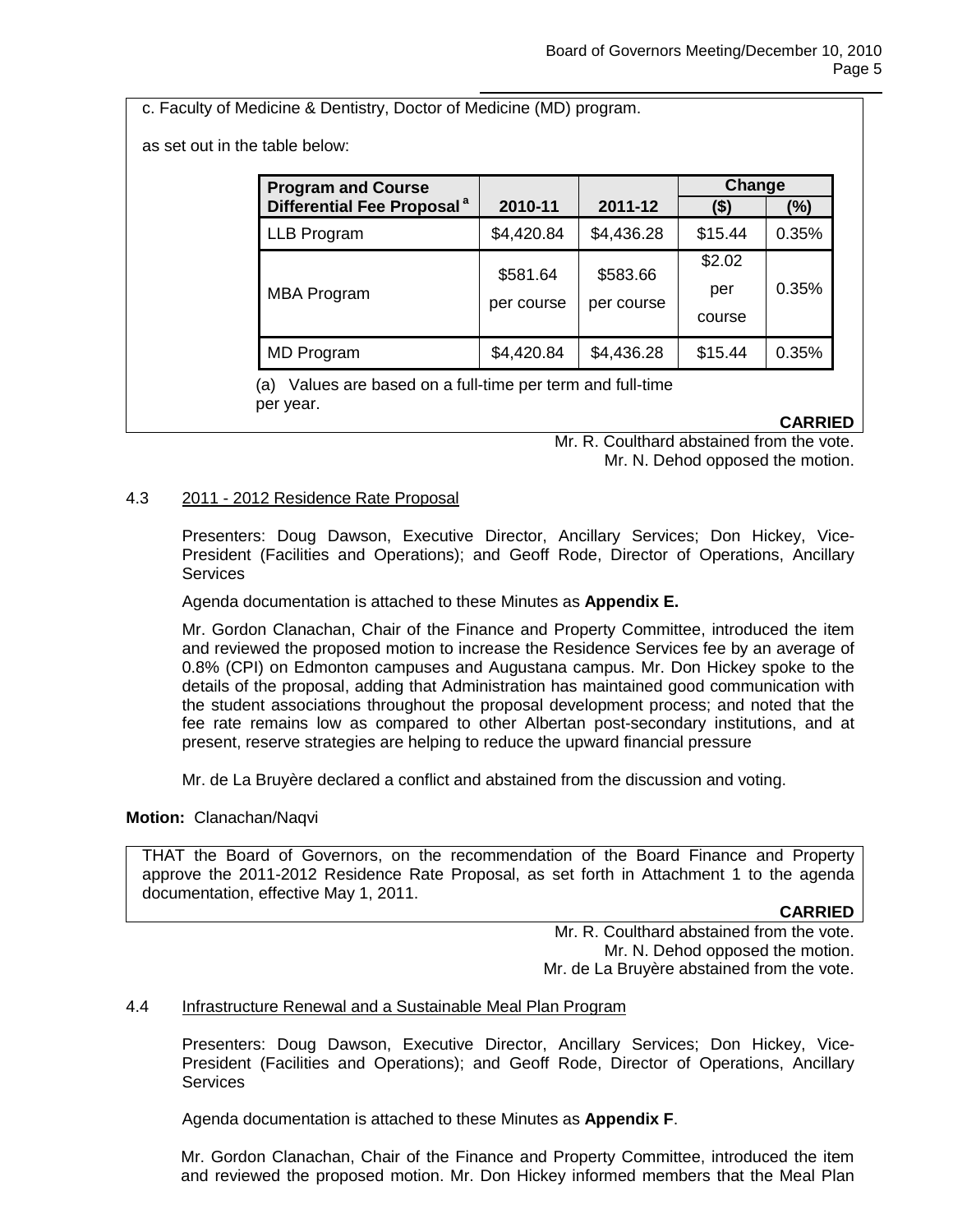commitment levels have not been adjusted for inflation since 2007. He also indentified the need to restructure, renovate and expand Lister Centre's server to meet increased food service requirements and trends. He noted that annual increases for CPI (food in Alberta) each year hereafter, will ensure the sustainability of the Meal Program. Mr. Don Hickey thanked the student associations for their participation in the consultative process leading to the development of the proposal.

Mr. Craig Turner expressed student concern regarding the significant impact an increase to the current Meal Plan cost would have on student residence affordability, and added that the consensus among students was that the proposed Meal Plan Program adjustments would not add value or benefit to student life. As such, Mr. Turner advised that he would not support the motion.

Mr. Nick Dehod voiced similar student concerns over Meal Plan adjustments, and suggested that the proposal would create a negative impact on the quality of overall undergraduate student life. Mr. Dehod indicated to members that he is continuing to work with Mr. Don Hickey and Mr. Doug Dawson, Executive Director, Ancillary Services, on these initiatives.

Mr. Don Hickey and Mr. Doug Dawson responded to questions from members.

# **Motion 1:** Clanachan/Francescutti

THAT the Board of Governors, on the recommendation of the Board Finance and Property Committee, approve a three-year plan to increase and modify the Lister Hall Meal Plan Program, as set forth in Attachment 1, commencing September 1, 2011.

**CARRIED**

Mr. R. Coulthard opposed the motion. Mr. N. Dehod opposed the motion. Mr. Craig Turner opposed the motion.

**Motion 2:** Clanachan/ Francescutti

Mr. Gordon Clanachan, Chair of the Finance and Property Committee, introduced the item and reviewed the proposed motion to members.

THAT the Board of Governors, on the recommendation of the Board Finance and Property Committee, approve annual increases to each level of the Lister Hall Meal Plan Program, up to and including the Consumer Price Index (CPI) for food in the Alberta region, effective September 1, 2014.

# **CARRIED**

Mr. R. Coulthard abstained from the vote. Mr. N. Dehod abstained from the vote. Mr. Craig Turner abstained from the vote.

# 4.5 Revisions to Capital Expenditure Authorization Request (CEAR) Policy

Presenter: Don Hickey, Vice-President (Facilities and Operations)

Agenda documentation is attached to these Minutes as **Appendix G**.

Mr. Gordon Clanachan, Chair of the Finance and Property Committee, introduced the item and Mr. Don. Hickey reviewed the proposed revisions to the CEAR policy which had received Board approval in October 2008, and noted that the current revisions add clarity and efficiencies to the CEAR process, and ensure the continuity of service and risk management, while maintaining alignment with the existing policy and authority levels.

**Motion:** Clanachan/Hole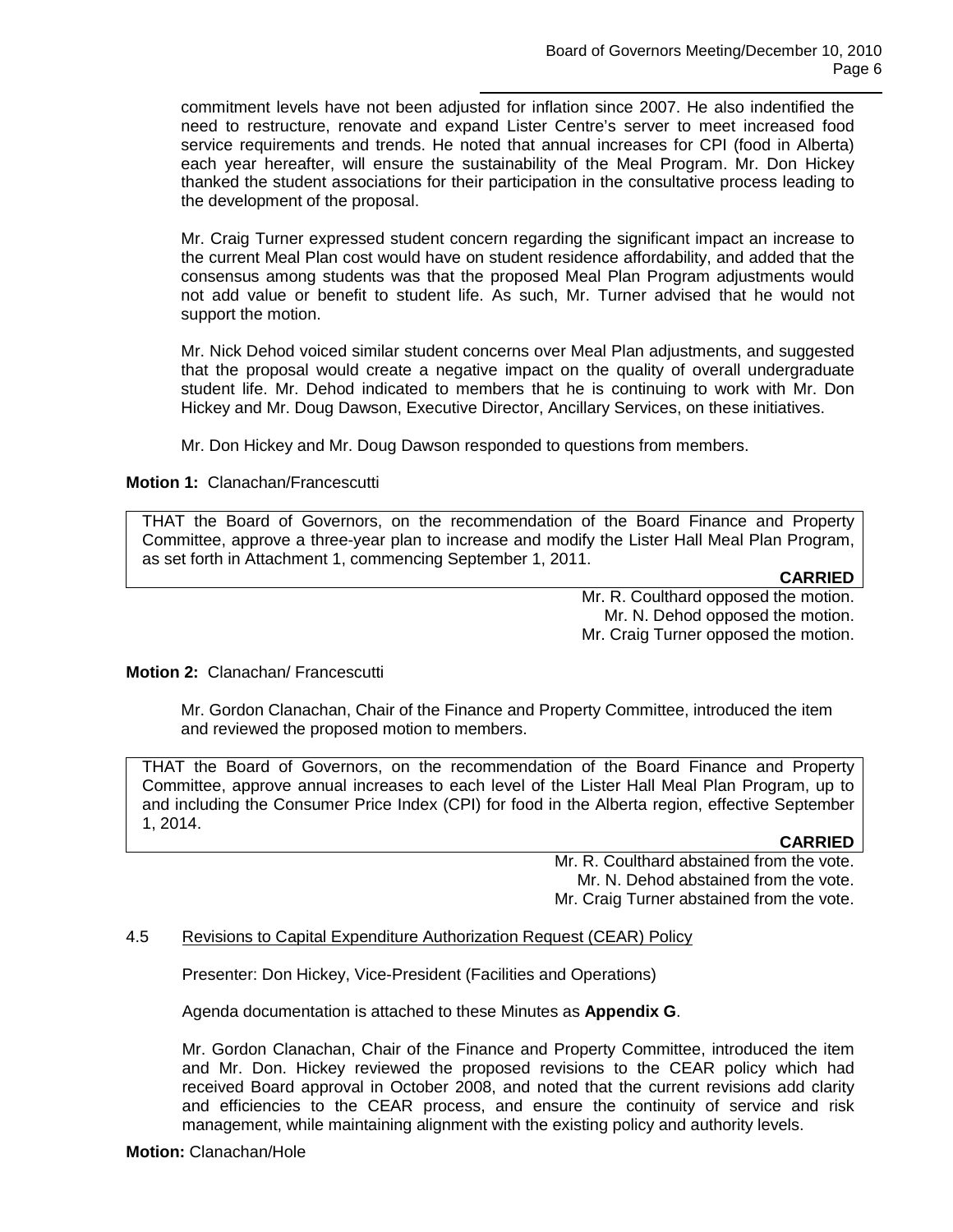THAT the Board of Governors, on the recommendation of the Board Finance and Property Committee, approve the revisions to the Capital Expenditure Authorization Request (CEAR) Policy, as set forth in Attachment 2 to the agenda documentation.

**CARRIED**

## 4.6 Expenditure of Funds for Research Laboratories on Level 5 of the Katz Group Centre for Pharmacy & Health Research

Presenter: Don Hickey, Vice-President (Facilities and Operations)

Agenda documentation is attached to these Minutes as **Appendix H**.

Mr. Gordon Clanachan, Chair of the Finance and Property Committee, introduced the item and reviewed the proposed motion. Mr. Don Hickey updated members regarding the status of the project, noting that the funds requested will provide construction of research laboratories on Level 5 of the Katz Group Centre for Pharmacy and Health Research.

**Motion:** Clanachan/Rolingher

THAT the Board of Governors, on the recommendation of the Board Finance and Property Committee, approve an additional expenditure of Three Million Seven Hundred Eighty Two Thousand One Hundred Sixty Dollars (\$3,782,160), for construction of research laboratories on Level 5 of the Katz Group Centre for Pharmacy & Health Research.

**CARRIED**

4.7 Expenditure of Funds for Cell and Tissue Innovation Research Centre cGMP Fit Out on Level 7 of the Li Ka Shing Centre for Health Research Innovation

Presenter: Don Hickey, Vice-President (Facilities and Operations)

Agenda documentation is attached to these Minutes as **Appendix I**.

Mr. Gordon Clanachan, Chair of the Finance and Property Committee, introduced the item and Mr. Don Hickey reviewed the details of the proposal, noting that the funds requested will provide for fit-out of remaining underdeveloped floor areas on Level 7 of the Li Ka Shing Centre for Health Research Innovation.

Mr. Clanachan highlighted an amendment to the motion contained in the agenda documentation to revise the wording from *Eleven Million Seven Hundred Ninety Seven Thousand Three Hundred Sixty Seven Dollars* to *Fifteen Million, Seven Hundred Ninetyseven Thousand Three Hundred Sixty Seven Dollars.* He noted that the figures in brackets in the motion were correct.

Board members agreed that the revision could be considered a friendly amendment.

**Motion:** Clanachan/Francescutti

THAT the Board of Governors, on the recommendation of the Board Finance and Property Committee, approve an expenditure of Fifteen Million Seven Hundred Ninety Seven Thousand Three Hundred Sixty Seven Dollars (\$15,797,367), for fit out of remaining floor areas on Level 7 of the Li Ka Shing Centre for Health Research Innovation.

**CARRIED AS AMENDED**

# **5. Report of the Audit Committee**

5.1 Campus Area Network Policy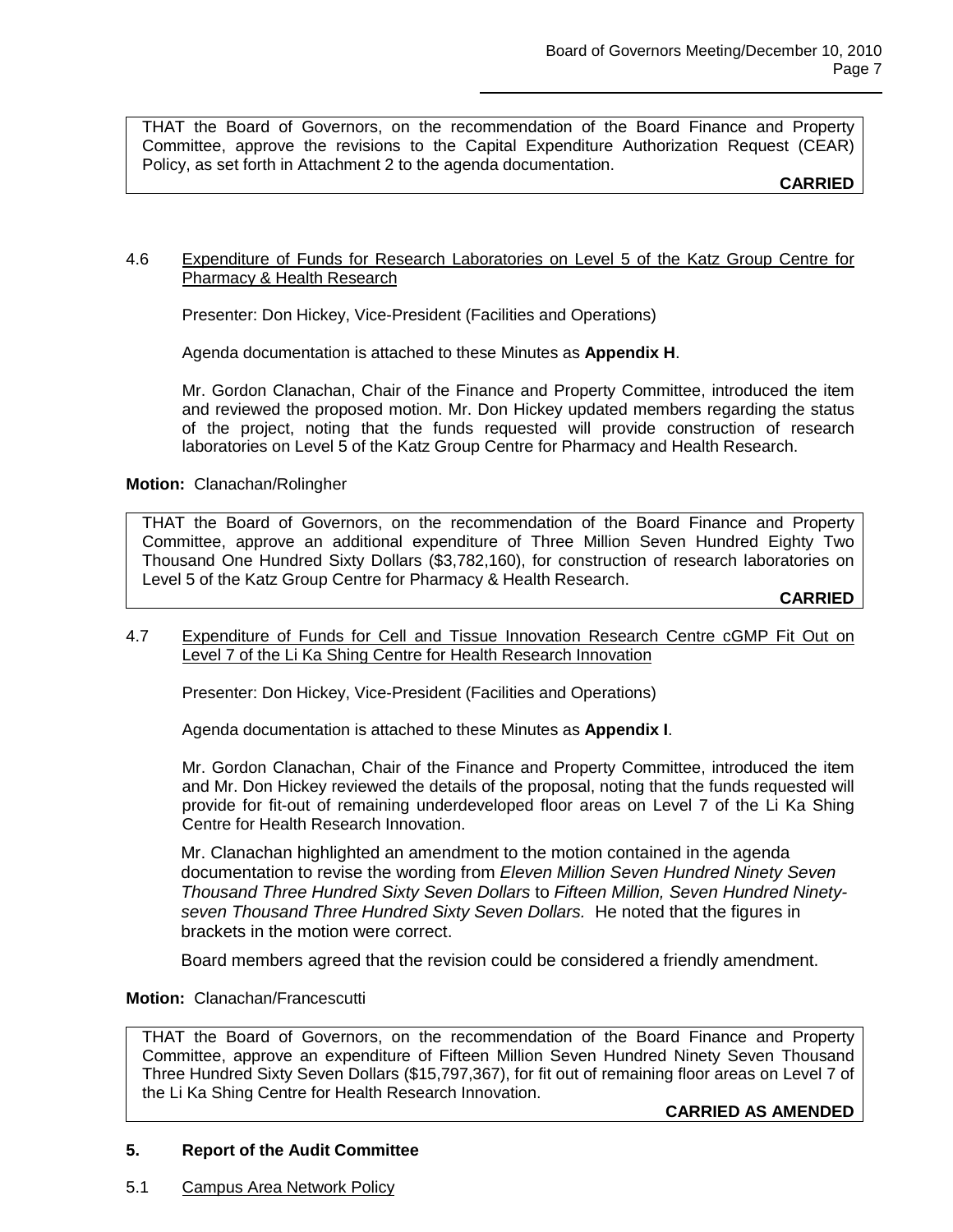Presenters: Carl Amrhein, Provost and Vice-President (Academic); Phyllis Clark, Vice-President (Finance and Administration), Gordie Mah, Information Technology Security **Officer** 

Agenda documentation is attached to these Minutes as **Appendix J**.

Mr. Don Matthew, Chair of the Audit Committee, introduced this item and Ms. Phyllis Clark, Vice-President (Finance and Administration) reviewed the proposal, reporting that Faculties/Units have been operating within their own web environments and IT systems, exposing the University to significant privacy and security risks, increasing infrastructure, network management and operational costs, and redundancies. She noted that the University engaged in this policy development process, to achieve one consistent network backbone, and to formally define and mandate University-wide standards.

Ms. Clark and Dr. Amrhein responded to questions from members, and added that through the extensive consultative route a collection of best business practices have emerged between Faculties/Units, university members and key stakeholders, which has led to the success of the University backbone implementation.

**Motion:** Matthew/Clanachan

THAT the Board of Governors, on the recommendation of the Board Audit Committee, approve the proposed University Campus Network Policy, as set forth in Attachment 1 to the agenda documentation, to be effective upon approval.

**CARRIED**

# **6. Report of the Human Resources and Compensation Committee**

*Ms. Clark, Vice-President (Finance and Administration), was excused from the meeting for consideration of Item 6.1*

# 6.1 Appointment to Universities Academic Pension Plan Board of Trustees

Presenter: Brian Heidecker, Chair, Board of Governors

Agenda documentation is attached to these Minutes as **Appendix K**.

Mr. Marc de La Bruyère, Chair of the Human Resources and Compensation Committee, introduced this item and the Board Chair, Mr. Brian Heidecker, reviewed the proposal for members, noting that this appointment is a requirement of the Universities Academic Pension Plan (UAPP) agreement with the members of the Plan. He noted the term of appointment is four years, adding that Ms. Clark was previously appointed effective January 1, 2007 for a term expiring on December 31, 2010. A new appointment is required for January 1, 2011 through to December 31, 2014.

# **Motion:** de La Bruyère/Teskey

THAT the Board of Governors, on the recommendation of the Board Human Resources and Compensation Committee, and the Board Chair, Mr. Brian Heidecker, approve the appointment of Ms. Phyllis Clark, Vice-President (Finance and Administration), to the Board of Trustees of the Universities Academic Pension Plan, pursuant to Sections 3.6 and 3.8 of the Universities Academic Pension Plan Sponsorship and Trust Agreement, for a four year term, effective January 1, 2011 through December 31, 2014.

**CARRIED**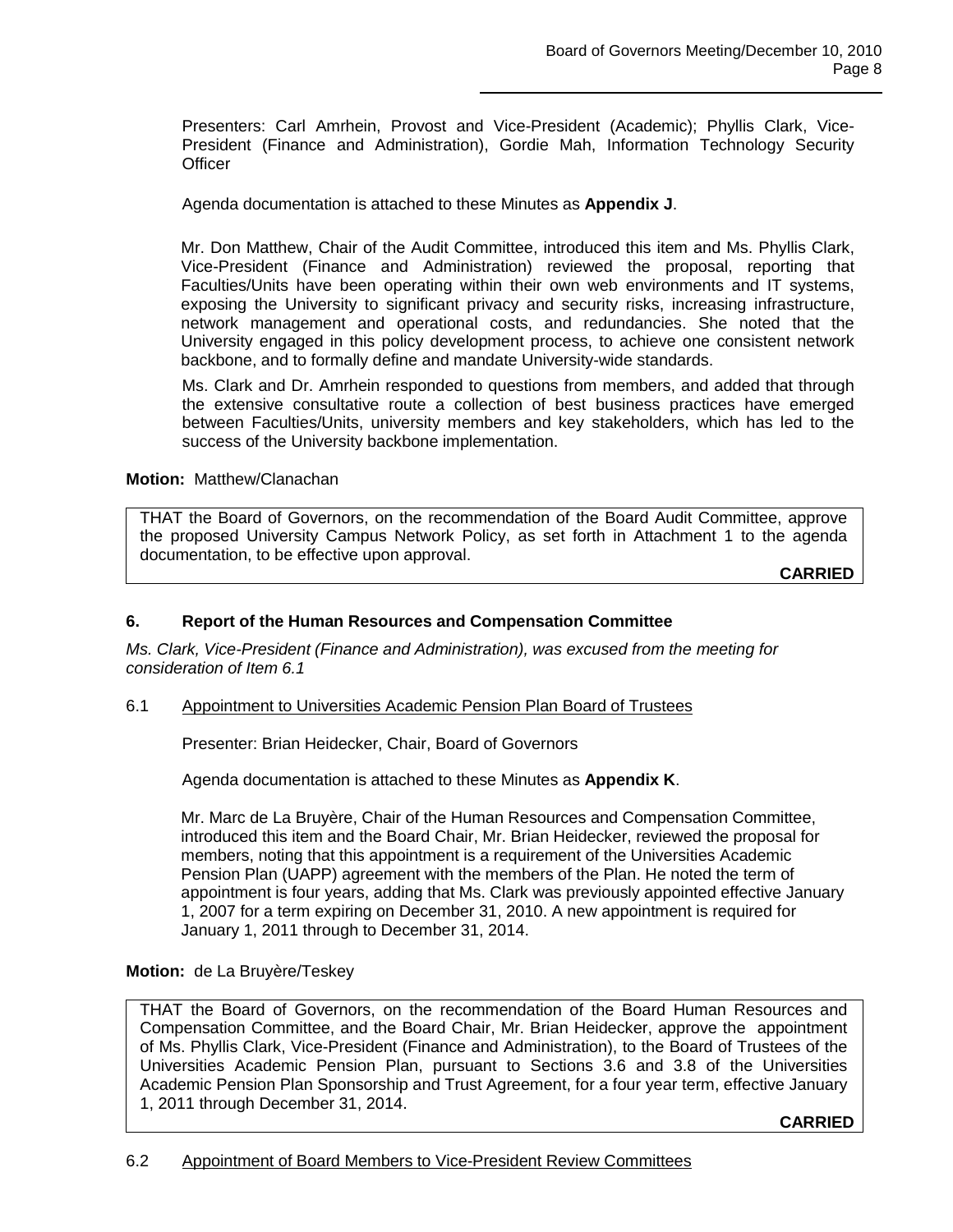Presenter: Marc de la Bruyère, Chair, Board Human Resources and Compensation **Committee** 

Agenda documentation is attached to these Minutes as **Appendix L**.

Mr. Marc de la Bruyère, Chair, Board Human Resources and Compensation Committee introduced this item and reviewed in detail the requirement for the proposal, noting that in accordance with procedures contained in the Board-approved University of Alberta Policies and Procedures On-Line (UAPPOL) concerning Search and Review Procedures for Vice-Presidents, an appointment of two members for each of the Review Committees for the Vice-President (Research) and Vice-President (Finance and Administration) were required.

# **Motion 1:** de La Bruyère/Cheung

THAT the Board of Governors, on the recommendation of the Board Human Resources and Compensation Committee and the Board Chair, Mr. Brian Heidecker, and in accordance with the University of Alberta Policies and Procedures On-Line concerning Search and Review Committees for Vice-Presidents, approve the appointment of Ms. Agnes Hoveland and Mr. Robert Teskey to the Advisory Review Committee for the Vice-President (Research), effective immediately.

**CARRIED**

# **Motion 2:** de La Bruyère/Cheung

THAT the Board of Governors, on the recommendation of the Board Human Resources and Compensation Committee and the Board Chair, Mr. Brian Heidecker, and in accordance with the University of Alberta Policies and Procedures On-Line concerning Search and Review Committees for Vice-Presidents, recommend that the Board of Governors approve the appointment of Mr. Gordon Clanachan and Mr. Don Matthew to the Advisory Review Committee for the Vice-President (Finance and Administration), effective immediately.

**CARRIED**

# **7. Report of the Learning and Discovery Committee**

7.1 Faculty of Pharmacy and Pharmaceutical Sciences' Proposed New Post-Professional Doctor of Pharmacy (PharmD) Degree Program and Rescission of Motions Regarding the Previously-Approved PharmD Degree Program

Presenter: Carl Amrhein, Provost and Vice-President (Academic); and Jim Kehrer, Dean, Faculty of Pharmacy and Pharmaceutical Sciences

Agenda documentation is attached to these Minutes as **Appendix M**.

Mr. Robert Teskey, Chair of the Board Learning and Discovery Committee, introduced this item and Dr. Carl Amrhein reviewed the proposal to provide a new post-professional (ie, post Bachelor of Science (BSc) in Pharmacy) delivery model for the Doctor of Pharmacy (PharmD) degree.

Dean James Kehrer reported that the original proposal approved by the Board of Governors on June 26, 2009 became problematic when the Ministry of Advanced Education and Technology (AET) limited enrolment to 10% of a class and did not allow a gradual increase to 100% of the class. A post-BSc model avoids the logistical problems associated with the previous model when student enrolment is limited, while enhancing academic rigor. In addition, the post-BSc model has the advantage of providing the structure to also engage practicing pharmacists in this degree program.

Dr. Kehrer informed members that Canadian pharmacists have increasingly become part of primary health care, working on teams, and as prescribers of medications. The proposed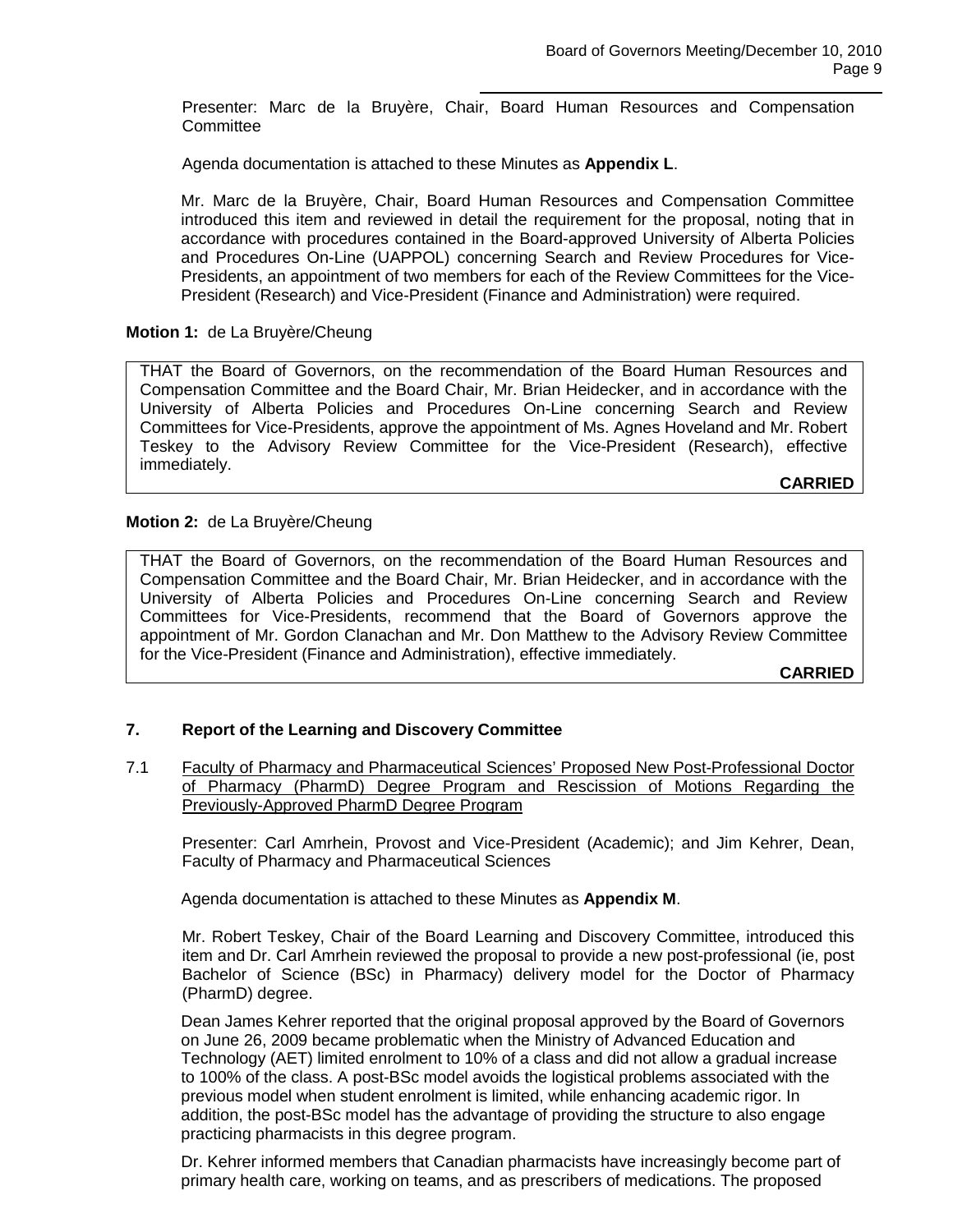program focuses on the background and clinical skills required for the provision of optimal patient-centred care and preparation for pharmacists' increased scope of practice, additional prescribing authority, and contributions to team-based care.

Dr. Amrhein, Dr. Kehrer, joined by Dr. Terri Schindel, Associate Dean, Undergraduate Program, Faculty of Pharmacy and Pharmaceutical Sciences responded to questions from the members.

# **Motion I:** Teskey/Naqvi

THAT the Board of Governors, on the recommendation of the Board Learning and Discovery Committee, approve the rescission of the Board-approved Motion dated June 26, 2009 conferring institutional (ie, University of Alberta) approval upon the proposal submitted by the Faculty of Pharmacy and Pharmaceutical Sciences for the establishment of the Doctor of Pharmacy (PharmD) degree program, to be effective immediately upon final approval by the Board.

**CARRIED**

Mr. L. Francescutti opposed the motion. Mr. N. Naqvi abstained from the vote

THAT the Board of Governors, on the recommendation of the Board Learning and Discovery Committee recommend to the Board of Governors the proposed (new) Post-Professional Doctor of Pharmacy (PharmD) degree program, as submitted by the Faculty of Pharmacy and Pharmaceutical Sciences, to be effective in September, 2012.

**CARRIED**

.

Mr. L. Francescutti opposed the motion. Mr. N. Naqvi abstained from the vote.

# 7.2 University of Alberta Policy and Procedures On-Line (UAPPOL) on Shared Credentials

Presenter: Carl Amrhein, Provost and Vice-President (Academic); and Mazi Shirvani, Dean, Faculty of Graduate Studies and Research

Agenda documentation is attached to these Minutes as **Appendix N**

Mr. Robert Teskey, Chair of the Board Learning and Discovery Committee, introduced this item and Dr. Carl Amrhein provided an overview of the proposal to members. Dean Mazi Shirvani informed members that this proposal would serve to clarify the University's approval route for shared-credential programs, and enable the University, Faculties, and Departments to enter into shared-credential agreements with partner institutions, and provide a clear understanding of how to approach and engage with potential partners.

# **Motion:** Teskey/Hoveland

THAT the Board of Governors, on the recommendation of the Board Learning and Discovery Committee, approve the proposed (new) Shared Credential Policy and Overlapping Programs Procedure, submitted by the Vice-Provost and Dean of the Faculty of Graduate Studies and Research and as set forth in Attachment 1 to the agenda documentation, to be effective upon final approval.

**CARRIED**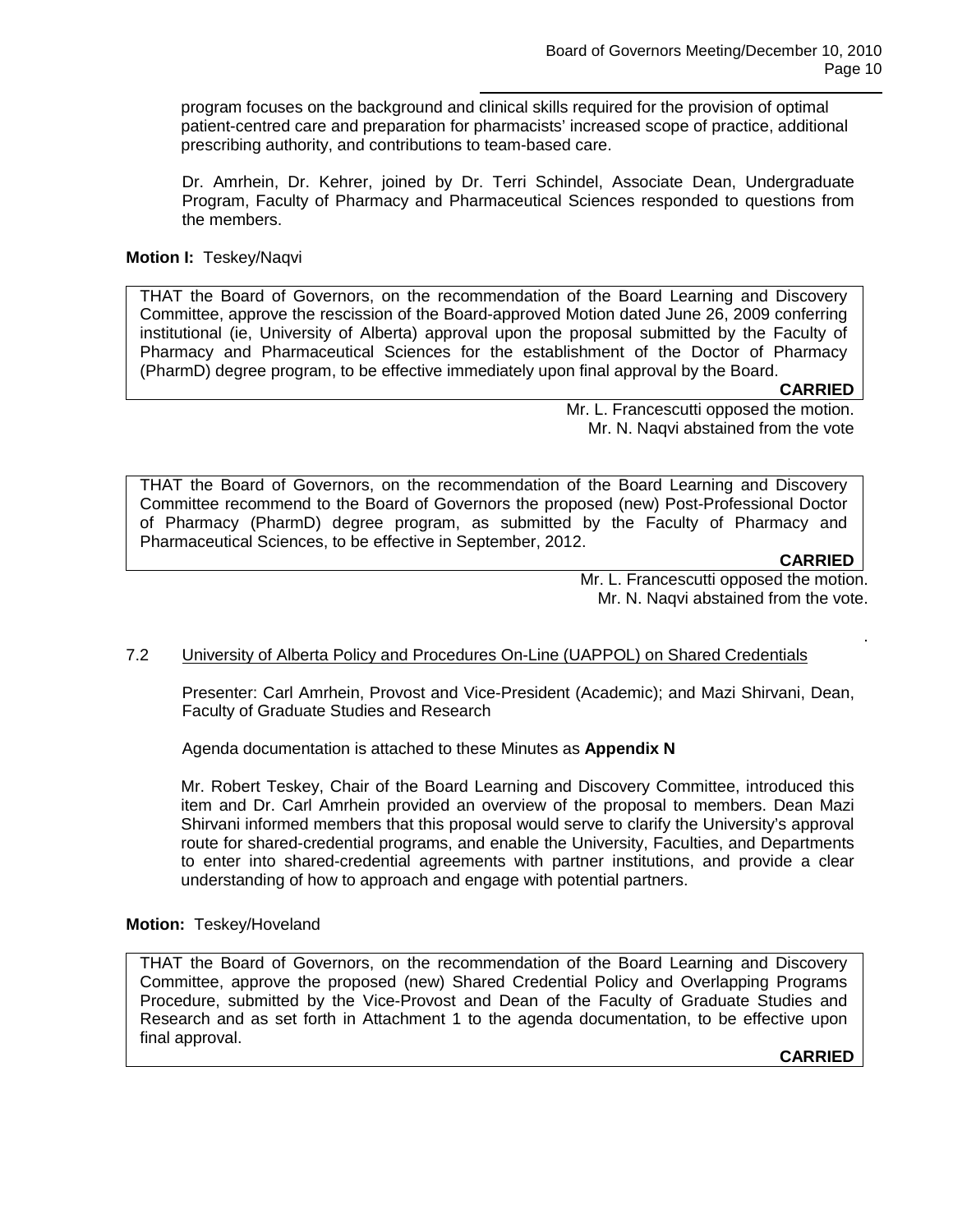# **8. Report of the University Relations Committee**

## 8.1 University of Alberta Logo

Presenter: Debra Pozega Osburn, Interim Vice-President (External Relations)

Agenda documentation is attached to these Minutes as **Appendix O**.

Ms. Agnes Hoveland, Chair of the Board University Relations Committee introduced this item. Supported by a PowerPoint presentation, Dr. Debra Pozega Osburn reviewed in detail, the three proposals related to the University's visual identity planning process in accordance with the University Relations Committee's 2010-2011 Workplan.

Dr. Debra Pozega Osburn reported to members that these proposals were the result of the completion of a significant amount of visual identity project work, adding that a thorough consultative process had been undertaken. The resulting recommendations include: the refreshment of the University of Alberta's logo and wordmark; the emergence a proposed UAPPOL Visual Identity Policy; and the development of a proposed UAPPOL Trademark and Licensing Policy.

### **Motion:** Hoveland/ Francescutti

THAT the Board of Governors, on the recommendation of the University Relations Committee, approve the University of Alberta's proposed logo, as set forth in Attachment 1 to the agenda documentation.

**CARRIED**

### 8.2 University of Alberta Visual Identity Policy

Presenter: Debra Pozega Osburn, Interim Vice-President (External Relations)

Agenda documentation is attached to these Minutes as **Appendix P**.

Ms. Agnes Hoveland, Chair of the Board University Relations Committee introduced this item and Dr. Debra Pozega Osburn reviewed the proposed motion in detail, supported by a Power Point presentation.

### **Motion:** Hoveland/ de La Bruyère

THAT the Board of Governors, on the recommendation of the University Relations Committee, approve the University of Alberta Visual Identity Policy as set forth in Attachment 1 to the agenda documentation.

**CARRIED**

### 8.3 University of Alberta Trademarks and Licensing Policy

Presenter: Debra Pozega Osburn, Interim Vice-President (External Relations)

Agenda documentation is attached to these Minutes as **Appendix Q**

Ms. Agnes Hoveland, Chair of the Board University Relations Committee introduced this item and Dr. Pozega Osburn reviewed in the proposed motion in detail, supported by a PowerPoint presentation.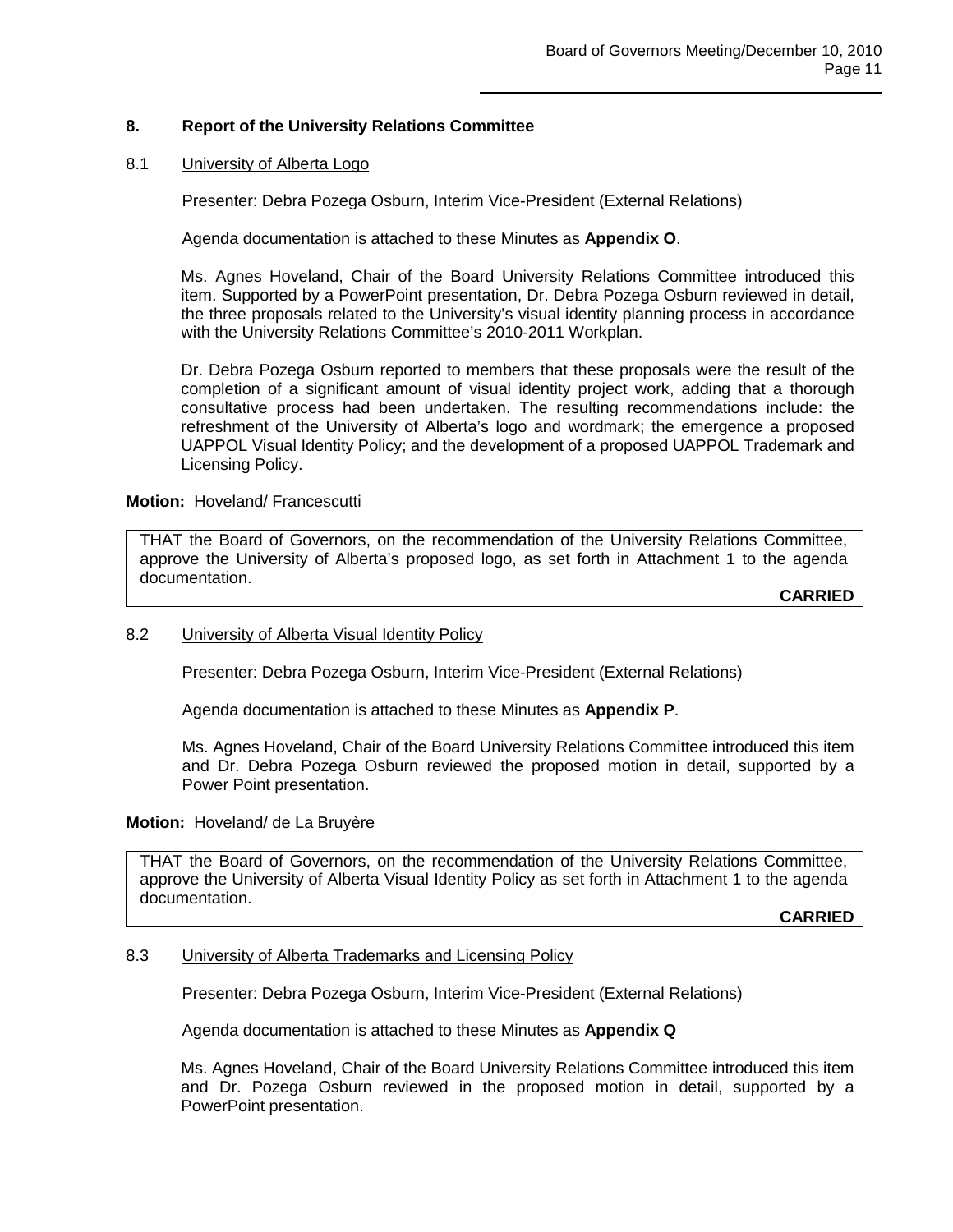### **Motion:** Hoveland/Minsos

THAT the Board of Governors, on the recommendation of the University Relations Committee, approve the University of Alberta Trademarks and Licensing Policy, as set forth in Attachment 1 to the agenda documentation.

**CARRIED**

## **INFORMATION REPORTS**

### 9. Report of the Audit Committee

Mr. Don Matthew, Chair of the Audit Committee, presented the Committee's Report to the Board of Governors, a copy of which is attached to these Minutes as **Appendix R**.

## 10. Report of the Finance and Property Committee

Mr. Gordon Clanachan, Chair of the Board Finance and Property Committee, presented the Committee's Report to the Board of Governors, a copy of which is attached to these Minutes as **Appendix S.**

## 11. Report of the Learning and Discovery Committee

Mr. Robert Teskey, Chair of the Learning and Discovery Committee, presented the Committee's Report to the Board of Governors, a copy of which is attached to these Minutes as **Appendix T.**

### 12. Report of the Safety, Health and Environment Committee

Mr. Sol Rolingher, Chair of the Safety, Health and Environment Committee, presented the Committee's Report to the Board of Governors, a copy of which is attached to these Minutes as **Appendix U.**

### 13. Report of the University Relations Committee

Ms. Agnes Hoveland, Chair of the University Relations Committee presented the Committee's Report to the Board of Governors, a copy of which is attached to these Minutes as **Appendix V.**

### **REGULAR REPORTS**

### 14.1 Report of the Chancellor

Ms. Linda Hughes, Chancellor, presented her report to the Board of Governors. The report is attached to these Minutes as **Appendix W.**

### 14.2 Report of the Alumni Association

Mr. C.H. William Cheung and Mr. Jim Hole, Alumni Association Representatives, presented the Alumni Association Report to the Board of Governors. The report is attached to these Minutes as **Appendix X.**

### 14.3 Report of the Students' Union (SU)

Mr. Nick Dehod, Students' Union President, presented the Students' Union Report to the Board of Governors. The report is attached to these Minutes as **Appendix Y.**